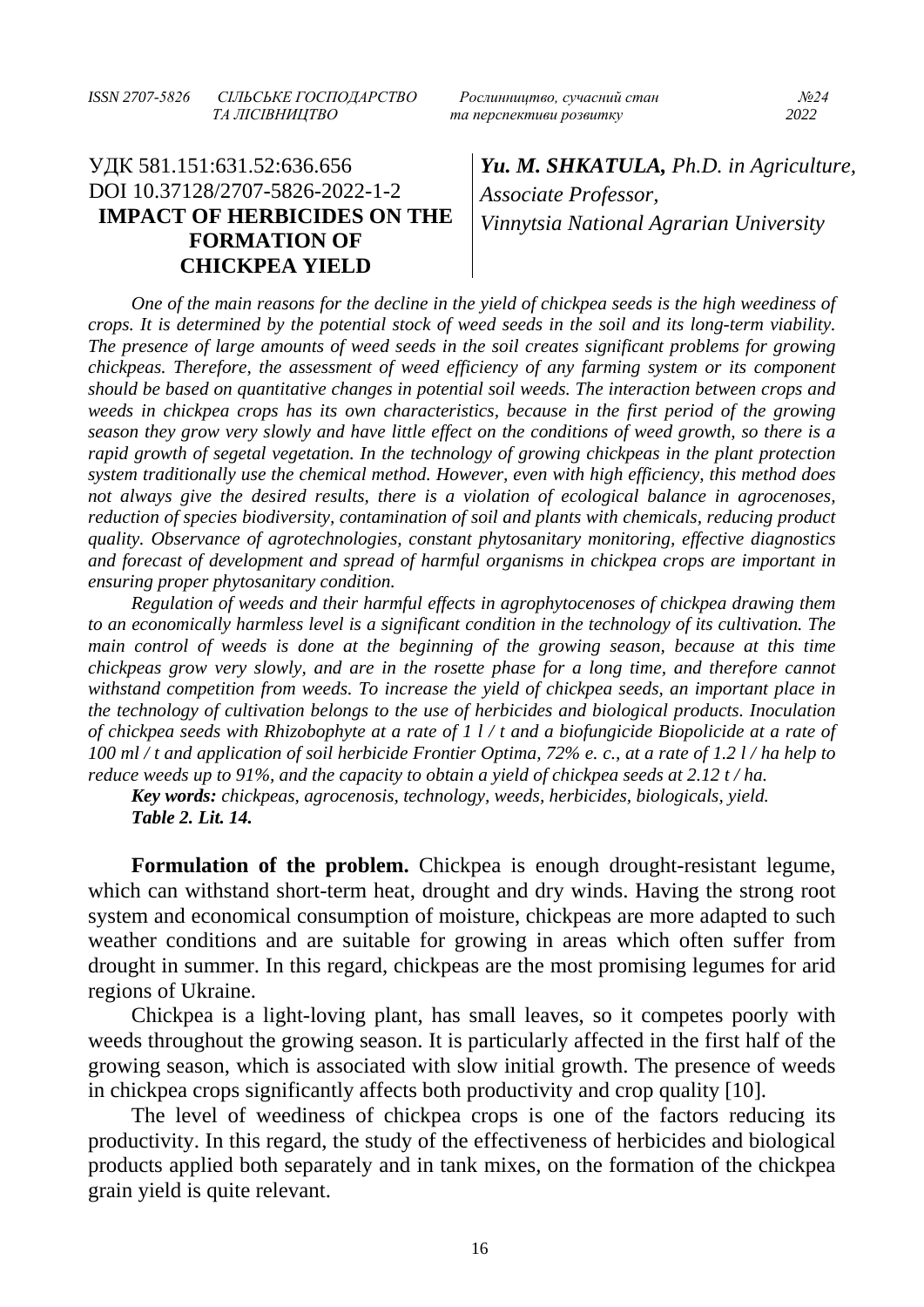**Analysis of recent researches and publications.** The interaction between crops and weeds in legume crops has its own characteristics, because in the first period of the growing season they grow very slowly and have little effect on the growth conditions of weeds, so there is a rapid growth of segetal vegetation. Root secretions enriched with nitrogen and other compounds improve the feeding conditions of weeds [2].

The main reason of the decline in cultivated plants yields, including chickpeas, is the high weediness of crops. It is determined by the potential stock of weed seeds in the soil and its long-term viability. The presence of large amounts of weed seeds in the soil poses significant problems for most crops. Therefore, it should be considered that the assessment of weed effectiveness of any farming system or its component should be based on quantitative changes in potential soil weeds. Deviation from this method of assessment is caused by errors which can result in significant crop losses and environmental problems [8, 9].

One of the main agronomic measures for controlling the harmfulness of weeds in crops is their proper alternation over time, on the basis of biological characteristics of plant growth and development. Reducing the amount of weeds in crops to an economically acceptable level is achieved only in crop rotations, where a scientifically sound sequence of crop changes limits the spread of specialized weeds in subsequent years. In their researches many scientists have shown that crop rotation is the main preventive measure that can dramatically limit the harmfulness, or even completely neutralize a large group of potential, mostly specialized pests, diseases and weeds [6].

In terms of developing effective measures of weed technologies it is essential to monitor the weediness of agrophytocenoses of cultivated plants regularly and efficiently, especially considering the current agricultural trends to change tillage systems and minimize them.

The concept of modern integrated protection of cultivated plants from weeds includes: prevention of replenishment of the seed bank of weeds in the soil by reducing their seed productivity and inflow from the outside; decreasing the intensity of weed seed germination from the existing bank in the soil to natural death; provocation and friendly germination of weed seeds in the pre-sowing and postharvest periods with the subsequent destruction of their seedlings by tillage tools; strengthening the competitiveness of cultivated plants against weeds, that eliminates or significantly reduces the formation and entry of weed seeds into the soil [9].

The chemical method is traditionally used for plant protection in the technologies of growing chickpeas. However, even with high efficiency, this method does not always provide the desired results, unable to ensure long-term stabilisation of the phytosanitary condition of agrocenoses of crops and their compliance with environmental requirements.

In this process there are violation of the ecological balance in agrocenoses, reduction of species biodiversity, contamination of soil and plants with chemicals, reducing product quality, the emergence of new species and resistant forms of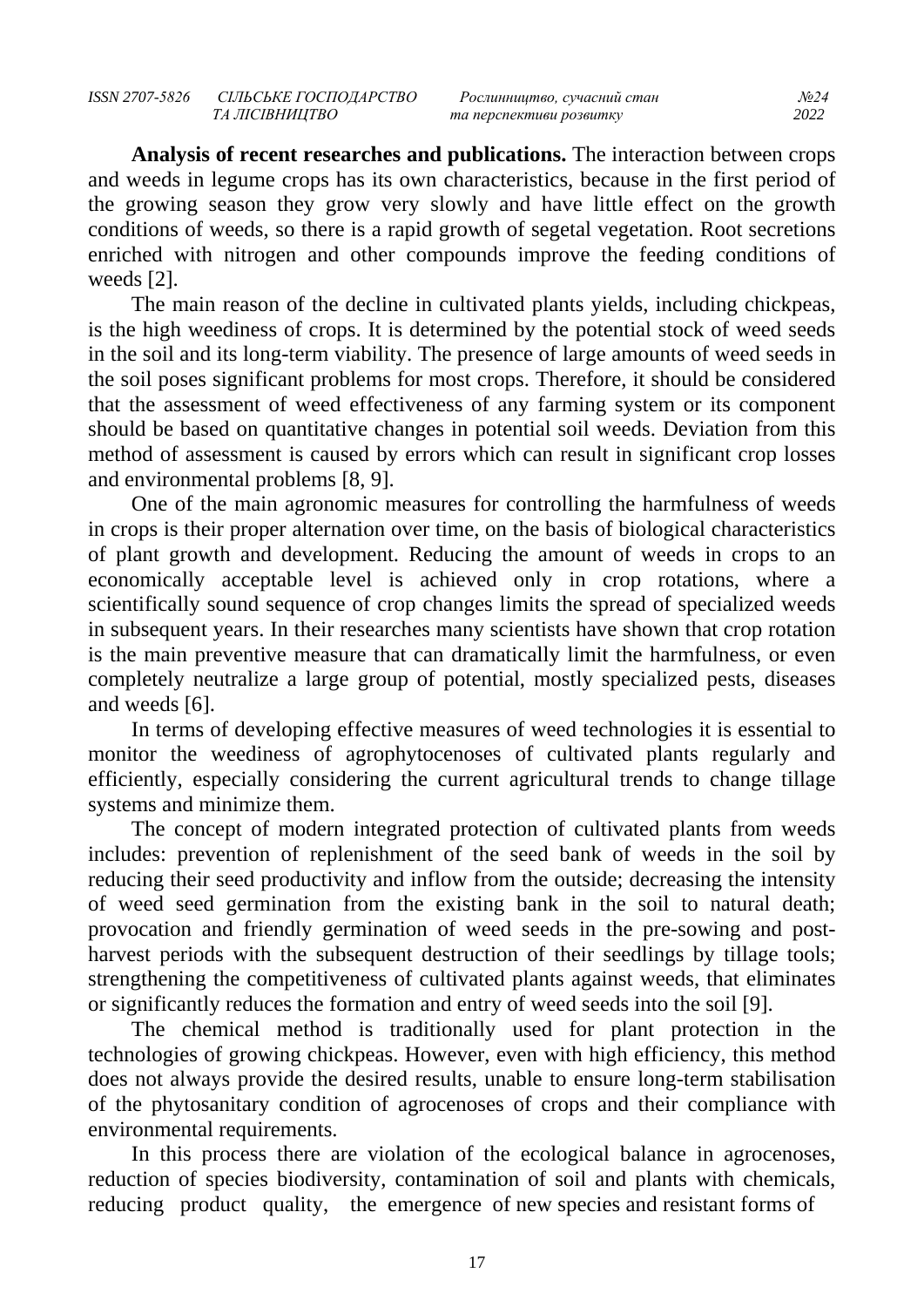pathogens and so on. Adherence to agrotechnologies, constant phytosanitary monitoring, effective diagnosis and prognosis of the development and spread of pests in chickpea crops are significant in ensuring plant health and maintaining proper phytosanitary conditions.

Nowadays, in agriculture there is a different view of the role of weeds in agrophytocenoses. Earlier there was a concept of complete weeds destruction, but now new aspects are becoming widespread – the regulation of their amount [12-14]. The growing threat of pesticide pollution is the main reason for this. It is more economically feasible to prevent their mass distribution to an environmentally safe level, as weeds are dangerous due to their high amount rather than botanical diversity [11].

Controlling the amount of weeds in the crops provides an opportunity to respond in a timely manner and eliminate possible problems, and to control the amount of weeds successfully, we need complete information about their quantitative and species composition. One of the tools of control is the constant monitoring the weeds' spread in crops. The degree of weediness of crops is primarily characterised by the phytocenotic ability of cultivated plants to suppress weeds, the peculiarity of soil and climatic conditions, technologies of growing crops and the degree of potential soil contamination [5, 7].

**Aim of the research** is to identify the features of the formation of grain productivity of chickpeas in grey forest soils depending on soil herbicides and biological preparations for high quality seeds and to determine the effect of herbicides and their compositions on the weed component in chickpea agrocenoses.

**Material and research methods.** The research has been conducted in the research field of Vinnytsia National Agrarian University. The soil at the experimental site is grey forest soils with medium loam. According to the agrochemical survey, the humus content in the arable layer is low  $-3\%$ . The content of light hydrolysed nitrogen (according to Cornfield) is  $low - 7,0-8,0;$  mobile phosphorus (according to Chirikov) high – 16,0-19,4; exchangeable potassium (according to Chirikov) increased  $-9.5$  mg / 100 g of soil. Hydrolytic acidity is high and stands at 4,32 mgeq./100 g of soil. In terms of metabolic acidity, pH 5,0-5,4 is a medium-acid soil. The soil of the experimental plot and its agrochemical parameters are typical for this area and suitable for growing beans.

The research objects are the Triumph chickpea variety, biological products and soil herbicides. Chickpeas were sown in the usual row way with a CH-16A seeder in the first decade of April to a depth of 4-5 cm. The sowing rate was 500 thousand pcs. / ha of similar seeds. Pre-sowing treatment of chickpea seeds was performed with a biofungicide and inoculant. The predecessor is winter wheat.

The cultivation technology generally corresponded to the recommended one for the Forest-Steppe zone. Herbicides were applied with a knapsack sprayer with a working fluid consumption rate of  $250 \frac{1}{h}$  ha. Repetition of the experiment – four times, the area of the accounting area was -  $25 \text{ m}^2$ . Location of plots – systematic.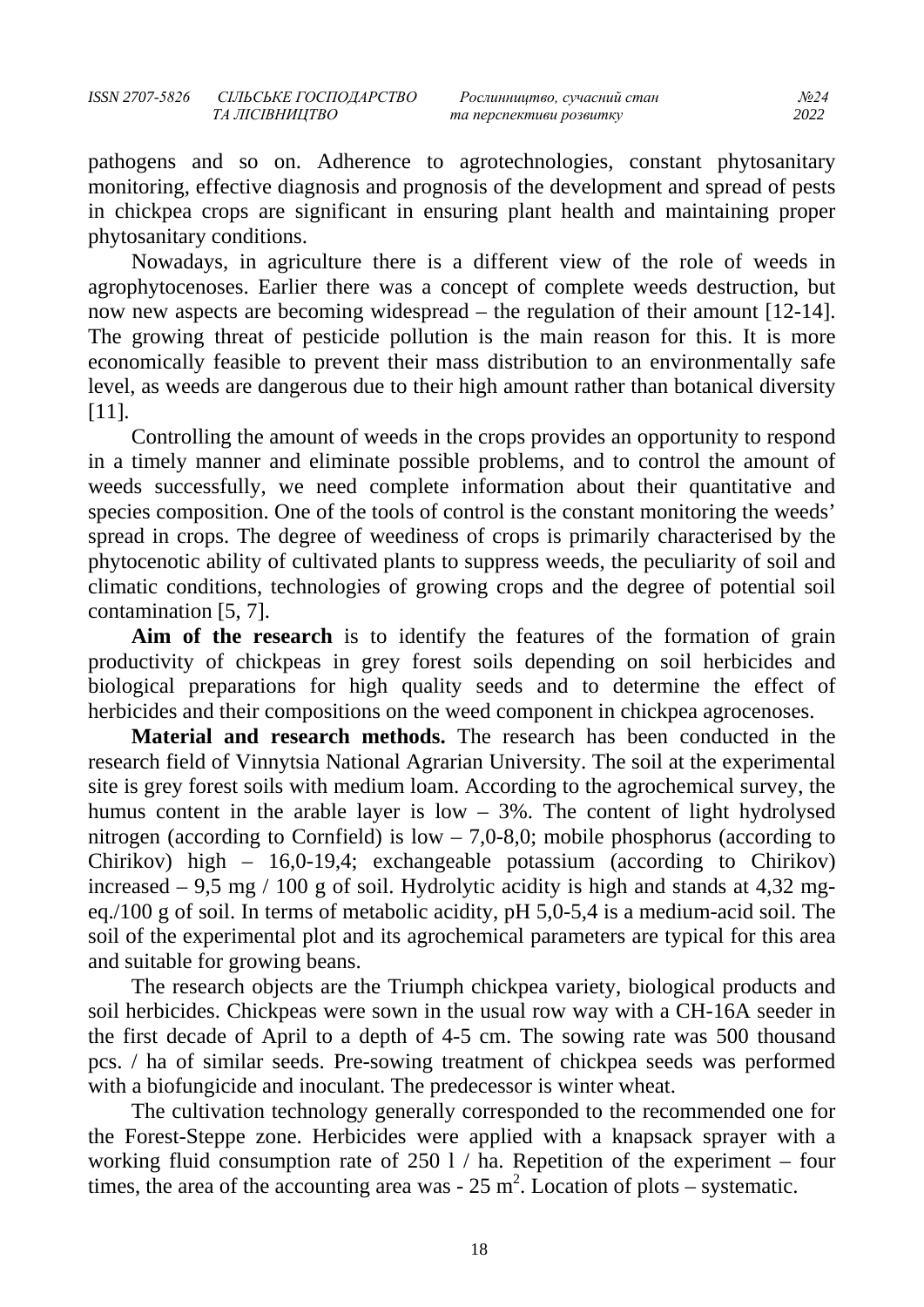Reports of crop weeds were taken according to the guidelines [10]. The species composition of weeds was determined using reference books. Yield accounting was done by the method of continuous harvesting [1].

**Presentation of the main research material.** The species composition of weeds in the soil is dominated by seeds of annual cereals and dicotyledons. The actual species composition of weeds in crops of different crops is formed depending on the biological characteristics of a particular crop, soil and climatic conditions of the zone and cultivation technologies. The distribution of weeds and their species composition in crops is determined by the ecological characteristics of individual species, their relationship to the main environmental factors – heat, moisture, light, etc.

Not only biological groups but also individual weed species react differently to weather conditions. Thus, in conditions with high soil moisture, field axes, white saltbush, smartweed, teff, plantain grow better. Under conditions with moderate humidity starweed, common spurry, self-seeding poppy, bitter mustard, common pigweed and others are distinguished. Lady's bedstraw, common oats, thistles, pennycress are typical for arid conditions.

Due to the excessive moisture supply of the soil in the spring of 2020, soil herbicides were not able to provide total effective protection against weeds. Seeds of white saltbush, pennycress, camomile ox-eye daisy, bristle grass germinated simultaneously with chickpea plants. We would like also to note the presence of soil crust, the rupture of the so-called soil shield, which could lead to a decrease in efficiency, so the seedlings of weed plants are slightly ahead of chickpea plants. This was especially noticeable in the control areas.

Weak competition of chickpea plants with weeds is primarily explained by the peculiarity of the development of this crop in the early stages, when there are intensive development of the root system and slow development of the aboveground part. In these early stages of development, chickpea plants are not yet able to compete fully with weeds. The latter, on the other hand, are serious competitors, as they actively use nutrients, moisture and shade plants.

Systematic accounting measurements of the intensity of weed emergence in chickpea crops revealed some peculiarities of such processes. The first to appear in chickpea crops are weed seedlings from the biological group of early spring – field mustard, lady's bedstraw. 8-10 days passed, species of bitter gourd, white quince, and common knotweed appeared. Over the next 10 days of the growing season, the intensity of the emergence of seedlings of segetal flora reached the maximum level, as environmental conditions were favourable, and crop plants have not yet created sufficient projective coverage of the soil surface. At this time, seedlings of such late spring plants as common pigweed, cockspur and bristle grass were found.

There are some plants which do not require special temperature conditions for seed germination, among them are cockspur, bristle grass and sow-thistle, the optimum temperature for which is  $+ 20-25$ °C. Our research has shown that chickpea crops have formed a mixed type of weed, where cereals predominate. Cereal crops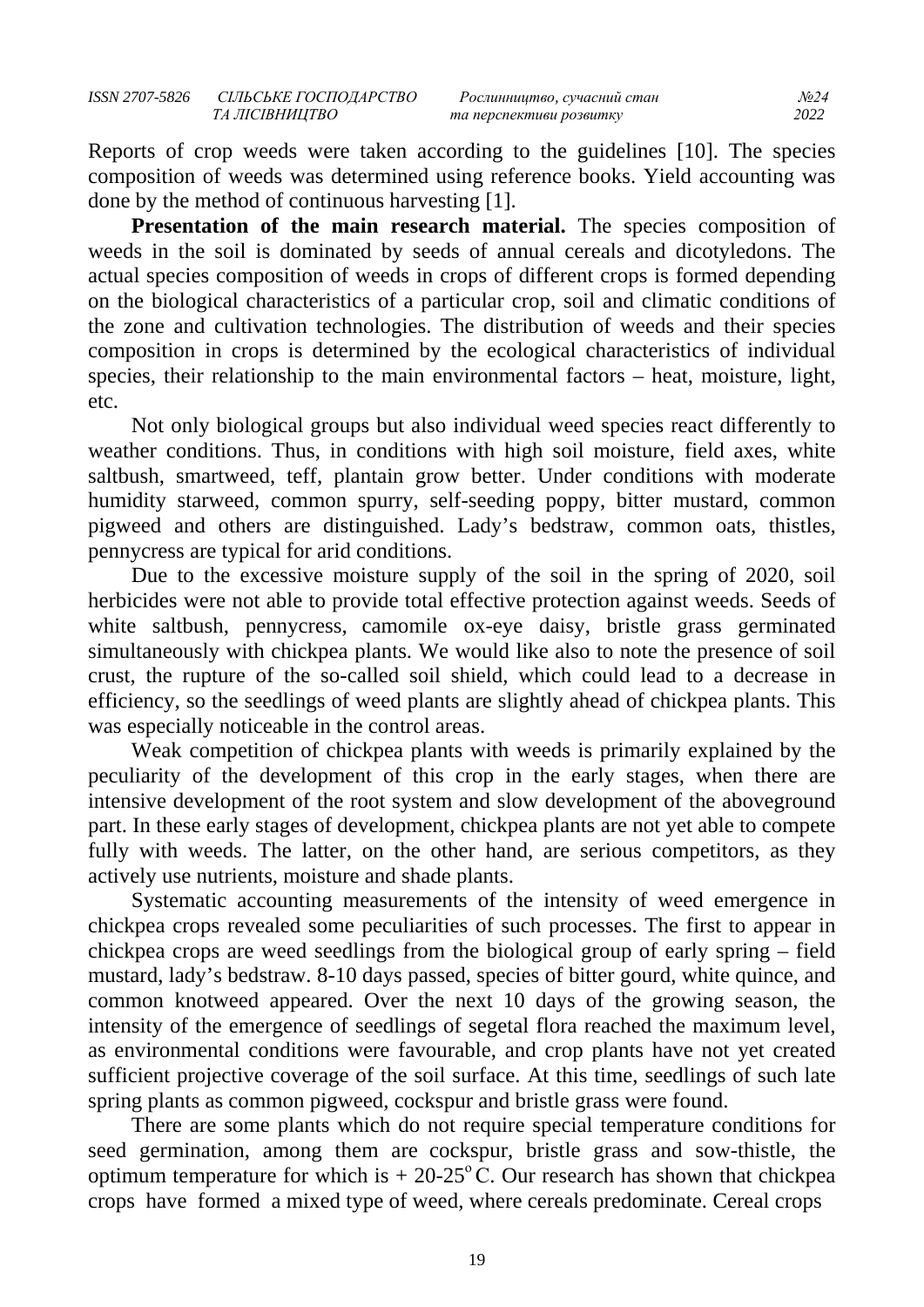were represented by bristle grass and cockspur. They differ significantly in biological and morphological peculiarities and belong to different botanical families. Dicotyledonous weeds were represented by the following species: white saltbush, pigweed, field pennycress, knotgrass, wild radish, field thistle.

Thus, in the structure of weeding of chickpea agrocenosis on the control plots there were 158 pcs. /  $m^2$  of weeds, among them cereals – 97 and dicotyledonous 61 pieces /  $m^2$ , which were in the phase of 2-5 leaves.

The ecological and economic threshold of weed infestation is determined by the species composition and their amount or weight per  $m<sup>2</sup>$ , or the degree of weed coverage, at which yield losses in monetary terms correspond to the possible costs of preventing these losses. In our research, the amount of weeds in chickpea crops is very strong, so herbicides should be used to reduce their amount.

In their scientific works many authors mention that chickpea crops have a low competitiveness against weeds, particularly in the first half of the growing season. The presence of weeds in chickpea crops significantly affects both productivity and crop quality. Therefore, careful weed eradication in chickpea crops is one of the significant conditions for obtaining high yields, and in most cases the use of herbicides has been justified in the technology of growing chickpeas [9].

Chickpeas in the initial period of growth and development improve a very strong root system and, at the same time, a slow vegetative mass, so it needs protection fro weeds that precede it in growth and development. The results of research show that in the segetal grouping of chickpea crops, the dominant place in terms of amounts is occupied by cereal annual (translucent) weeds, first of all, cockspur and yellow bristle-grass. Much less in chickpea crops dicotyledonous and perennial weeds [3].

The significance of herbicides in agriculture has enlarged due to both inmproving the technical efficiency of chemicals and increasing the volume of their use. The level of phytotoxic effects of combined preparations, mixtures and technological combinations caused a significant weakening of weed resistance, which ensured the destruction or deep suppression of weeds in the case of spraying crops. The group of priority and most common soil herbicides should include: Harnes and Frontier Optima, which, along with purely phytotoxic properties provide significant technological progress, easy to use formulations, high solubility, low dependence on external factors, increased environmental safety.

While growing chickpeas, it is necessary, first of all, to create all the conditions for the effective absorption of nitrogen from the air. In the initial phases (stages I-II of organogenesis) chickpeas need a small amount of nitrogen, and later the need of plants for it is provided by fixing this element by nodule bacteria. Nitrogen fixation in nature is realised due to a complex process of interaction between bacteria and plants.

The plant accumulates solar energy through photosynthesis and supplies it in the form of chemically bound energy of carbohydrates to bacteria, which, in turn, satisfy 50-90% of the plant's need for nitrogen. The ability to bind molecular nitrogen in easily digestible forms is inherent in some soil microorganisms, primarily nodule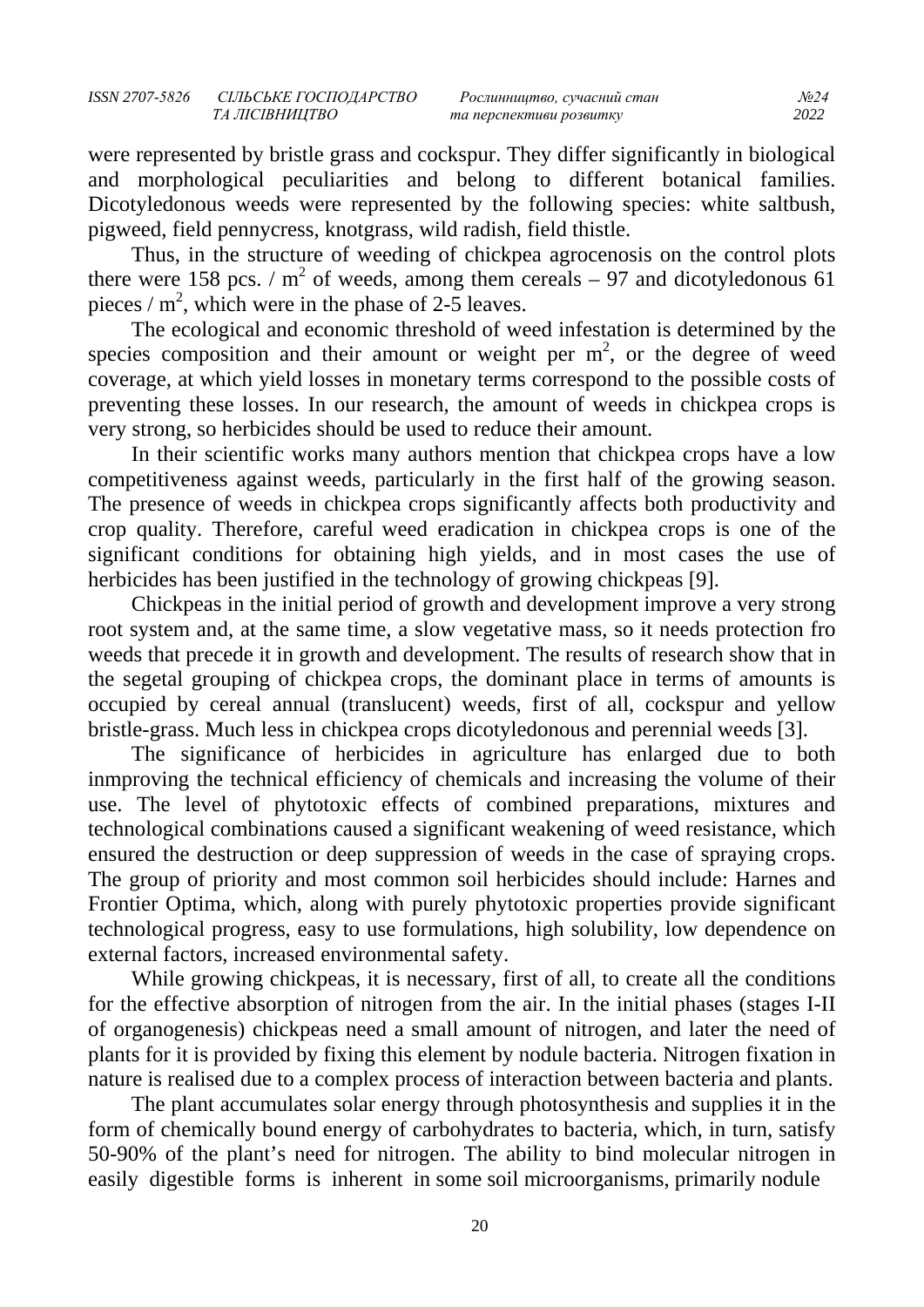bacteria that settle on the roots of legumes and initiate the formation of root nodules. After that between a plant and bacteria a symbiosis occurs: bacteria connect molecular nitrogen and transfer it to a plant which in turn provides them with other nutrients.

Chickpea is a plant of high farming standards, the presence of weeds in crops leads to severe depression, especially in the early stages of the growing season. The presence of large amounts of vegetative weeds during harvesting can also lead to deterioration in the quality of chickpea seeds. The analysis of the obtained data has revealed that chickpea crops have low competitive activity against weeds. A significant decrease in productivity (9,9%) was observed in the existence of 10 weed plants per square metre. With an increase in weed density up to 25 pcs.  $/m^2$ , a decrease in crop yield by 23,7% was observed. The existence of 50 pcs.  $/m^2$  of weeds in chickpea crops with a raw weight of 812 g /  $m^2$  caused a decrease in crop yield by 38,2%. In variants with natural weeds, which amounted to 93,5 pcs.  $/m^2$ , crop losses reached 58,7% relative to control. It has been determined that measures to protect chickpea crops from weeds should be carried out in the existence of 10 pcs.  $/m<sup>2</sup>$  of annual weeds and completed within 20 days from the emergence of seedlings [4].

However, when treated with herbicides, chickpea plants are exposed to stress, which can result in disruption of both photosynthetic and nitrogen-fixing processes. Therefore, to remove the negative impact of toxic drugs on chickpea plants, it is advisable to use in the technology of growing biological preparations.

As practice has shown, it is practically impossible to reduce the weediness of chickpea crops considering an economically harmless level only by agrotechnical measures. Weed control in chickpea crops should combine a set of agronomic and chemical measures. Agrotechnical measures include growing crops in the crop rotation system, timely and high-quality basic and pre-sowing tillage, sowing in optimal time to a given depth. Herbicides are applied taking into account the type, degree of weeding, and the economic threshold of harmfulness.

The use of soil (pre-emergence) herbicides is an effective method of controlling unwanted vegetation in different crops. A wide range of products containing different active substances, which belong to different groups of chemical compounds, provides excellent weed control before sowing seeds. And cultivated plants grow in clear fields, avoiding competition with weeds.

At present no herbicide authorized for the use while cultivating chickpea crops has been officially registered in Ukraine. Weed control measures are mainly used. However, profound experience in the use of herbicides has been accumulated in our country and abroad. In this regard, the efficiency and selectivity of soil preparations such as Harnes, 90% e. c., and Frontier Optima, 72% e. c. have been studied in chickpea crops.

These herbicides were applied after sowing chickpeas until seedling emergence. Application of Harnes herbicide, 90% e. c., at a rate of 3.0 l / ha in the soil before chickpea seedling emergence leads to a decrease in weed vegetation a month later after application of the herbicide to 88% compared to control areas where measures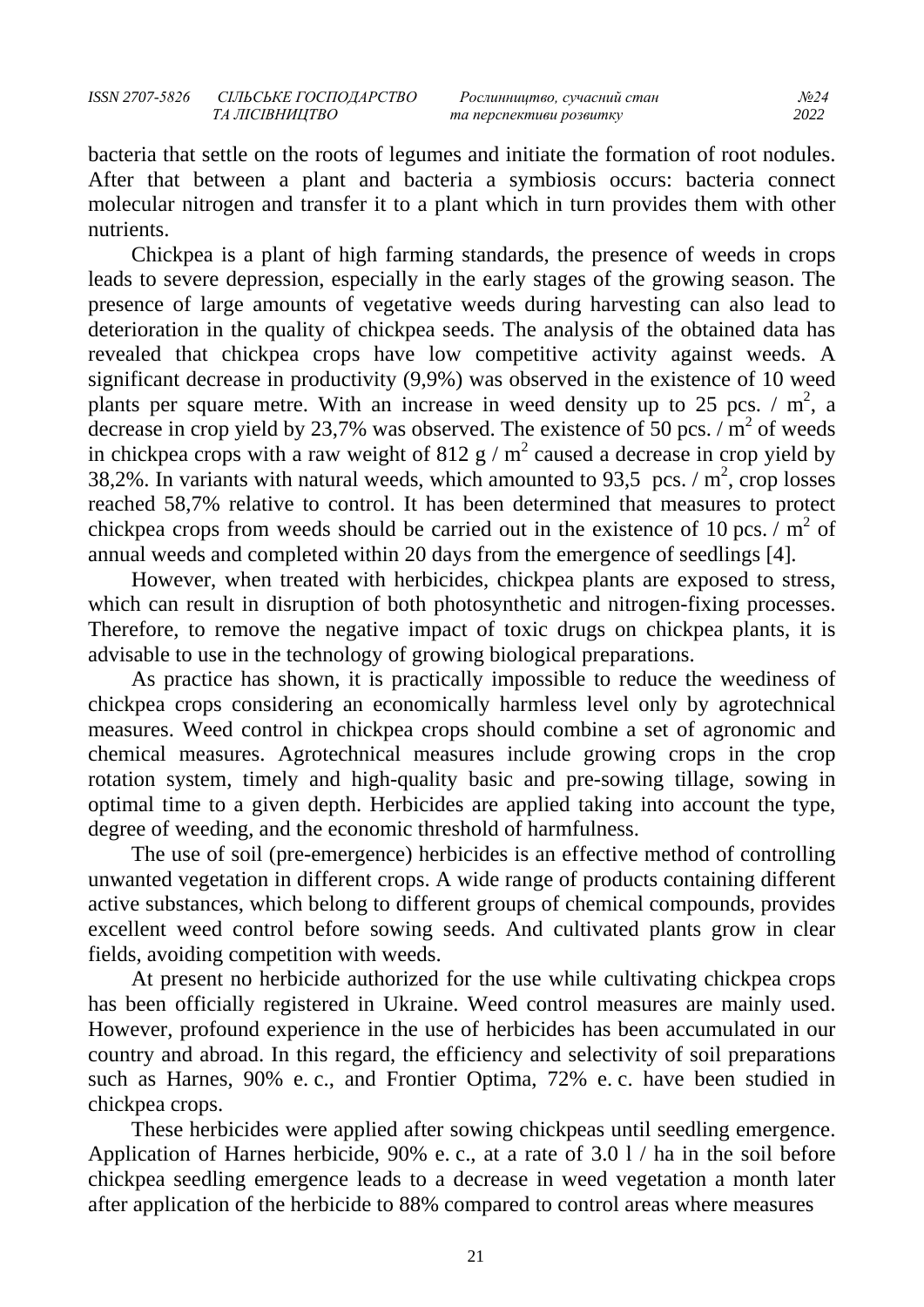to protect against storms vegetation were not carried out. This preparation effectively destroyed annual cereal and partially dicotyledonous weeds, up to 56-95% compared to control plots. At the time of chickpea harvest, the amount of weeds per  $1 \text{ m}^2$  was 21 pcs.  $\sqrt{m^2}$ , while in the control areas this figure was within 145 pcs.  $\sqrt{m^2}$ . The protective effect of this herbicide, first of all, was expressed in the reduction of the amount and ability to accumulate raw mass of weeds. This preparation was less effective against annual dicotyledonous weeds, up to 73% compared to controls.

From the result recording of the month application it was noted that the amount of cereal weeds was 5 pcs.  $\overline{m}^2$ , and dicotyledonous weeds were at the level of 14 pcs.  $/m<sup>2</sup>$ . At the same time, the herbicide did not show a noticeable toxic effect on the plants of perennial weeds (thistle species) that grew in chickpea crops, so they were able to grow, develop and accumulate their weight without hindrance.

Before harvesting chickpea seeds in areas where the herbicide Frontier Optima was applied, 72% e. c. at a rate of 1,2 l / ha, the amount of weeds was 14 pcs. /  $m^2$ , and the level of weeds compared to control areas without weed protection decreased by 90% (Table 1).

On the plots where, in addition to the application of the soil herbicide Harnes, chickpea seeds before sowing were tilled with microbiological inoculant Rhizobophyte and biofungicide Biopolicide in the norm of application of 100 ml / t of seeds, a positive role of preparations was noted. First of all, chickpea plants developed better and looked good compared to control areas and competed slightly with weeds. It was noted that the amount of weeds on these plots decreased, compared to areas where only the soil herbicide Harnes was applied. Thus, the amount of weeds a month later after application of herbicides on the plots where seeds were treated with biological products was 16 pcs./ m2, on the plots where seeds were not treated, but soil herbicide Harnes was applied, the amount of weeds was within 19 pcs.  $/m^2$ . During the chickpea harvest period, the amount of weeds on the plots with the treatment of chickpea seeds using biological preparations and the application of herbicide Harness was reduced by 90% compared to the control plots.

Analysing the efficiency of the chemical protection system for chickpea plants, we would like to note that the best effect of the preparation was on annual cereals and weeds. On these plots, bristle grass and cockspur were detected before the chickpea harvest. Among the dicotyledons there are pigweed, field pennycress, persicaria. The best options to apply the preparations with their complex effect on chickpea plants, particularly the action of inoculant, biofungicide and herbicides Harnes and Frontier Optima.

Thus, for the mixed nature of weeds, which have recently dominated in foreststeppe crops, in chickpea fields some herbicides are not able to control the full range of weeds, it is also necessary to use biological preparations which stimulate plant chickpeas to build a strong root system for further better growth and development of chickpea plants.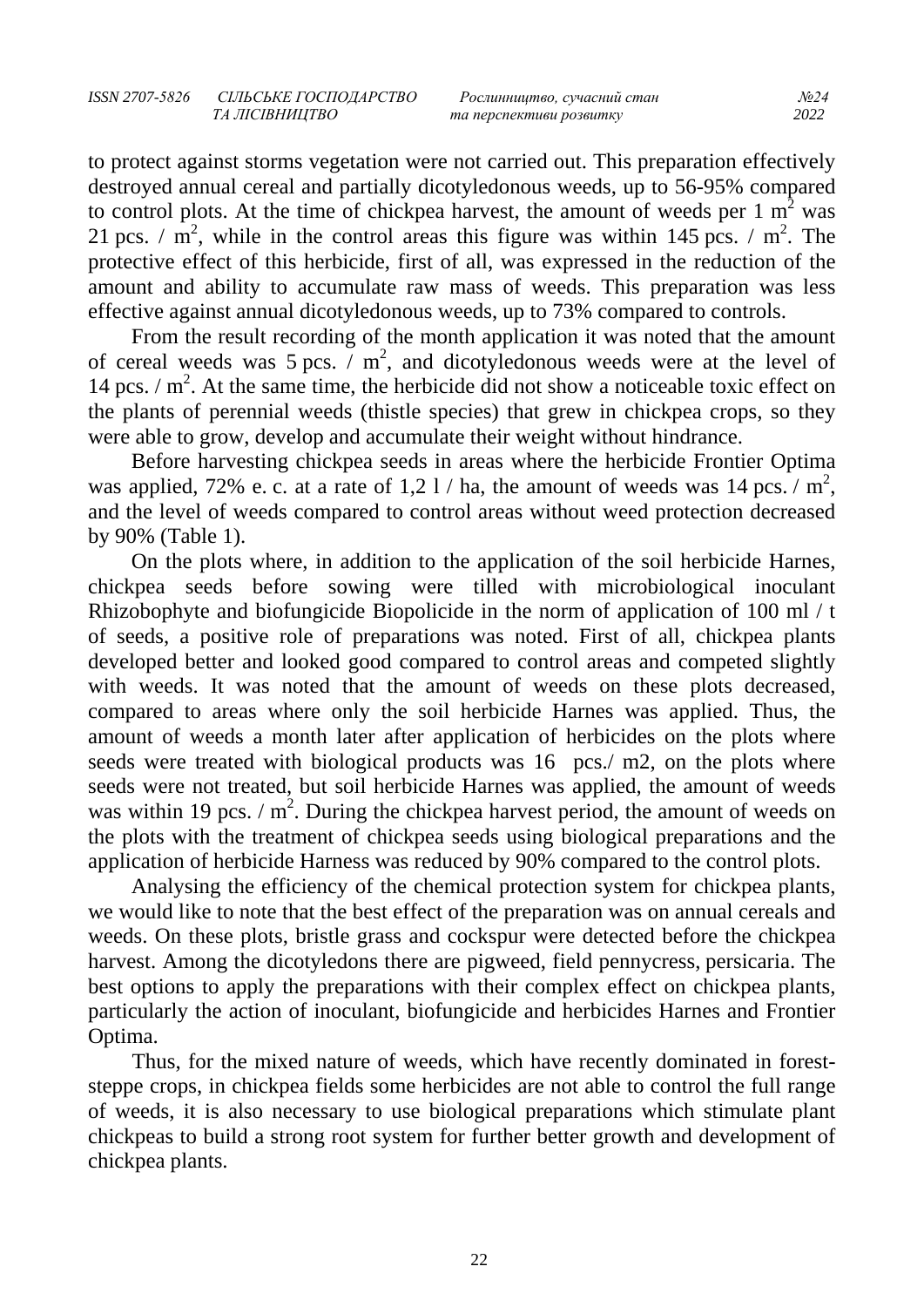| ISSN 2707-5826 | СІЛЬСЬКЕ ГОСПОДАРСТВО | Рослинництво, сучасний стан | No 2. |
|----------------|-----------------------|-----------------------------|-------|
|                | ТА ЛІСІВНИШТВО        | та перспективи розвитку     | 2022  |

*Table 1*

|                                                                                         | Amount of weeds, pcs. $/m^2$                                 |                |                                             |                      |        |                                          |           |
|-----------------------------------------------------------------------------------------|--------------------------------------------------------------|----------------|---------------------------------------------|----------------------|--------|------------------------------------------|-----------|
| Research<br>options                                                                     | One month later after<br>putting herbicides into the<br>soil |                | Reduction of weeds before<br>the control, % |                      |        | <b>Before</b><br>harvesting<br>chickpeas |           |
|                                                                                         | Total                                                        | Cereal         | Dicots                                      | Total                | Cereal | Dicots                                   | Total     |
| Control 1<br>(without)<br>preparations)                                                 | 158                                                          | 97             | 61                                          |                      |        |                                          | 145       |
| Frontier Optima,<br>72% e.c.                                                            | 12                                                           | $\overline{4}$ | 8                                           | 92                   | 96     | 87                                       | $14(90)*$ |
| Harnes,<br>90% e.c.                                                                     | 19                                                           | 5              | 14                                          | 88                   | 95     | 56                                       | 21 (86)   |
| Frontier Optima,<br>$72\%$ e. c. +<br>Rhizobophyte $+$<br>Biopolycid                    | 9                                                            | 3              | 6                                           | 94                   | 97     | 90                                       | 13 (91)   |
| Harnes, $90\%$ e. c. +<br>Rhizobophyte $+$<br>Biopolycid<br>$\sim$ $\sim$ $\sim$ $\sim$ | 16                                                           | 5<br>$\sim$    | 10<br>$\sim$                                | 90<br>$\mathbf{H}$ . | 95     | 84                                       | 15 (90)   |

## **Impact of herbicides on weed infestation in agrocenoses of Chickpea Triumph (average for 2019-2020)**

Source: obtained on the basis of own research results

Vegetation conditions of chickpea plants have shown their impact on the productivity of crops. The absence or reduction of competition from weeds has contributed to fuller realization of the productive potential of the crop, particularly on those plots where the seeds were treated with inoculant Rhizobophyte and biofungicide Biopolycid before sowing.

Yield is an integral indicator of the efficiency of all measures in the cultivation of crops, including a set of microbiological, physiological and biochemical processes in plants and the soil, using preparations of different physiological and chemical action are reflected in the amount of chickpea seed yield. The main measure to increase the yield of chickpea seeds is to inoculate the seeds with biological products and control weeds with herbicides before sowing.

In terms of research years the highest level of chickpea seed yield was observed in 2019 in the variant where chickpea seeds were treated with biological products before sowing and before sowing chickpeas applied soil herbicide Frontier Optima, 72% e. c., normal  $1,21/$  ha, the level seed yield was in the range of  $2,15$  t/ha.

On average in the framework of the research years low yields of chickpea seeds were under the weed control, on average for two research years  $-0.47$  t / ha. Chickpea seeds treatment with inoculant Rhizobophyte and Biopolicide and application of soil herbicide Frontier Optima, 72% e. c., at a rate of 1,2 l / ha contributed to the yield of chickpea seeds within 2.12 t / ha, that was 1.65 t / ha higher compared to the level of productivity on weed control (Table 2).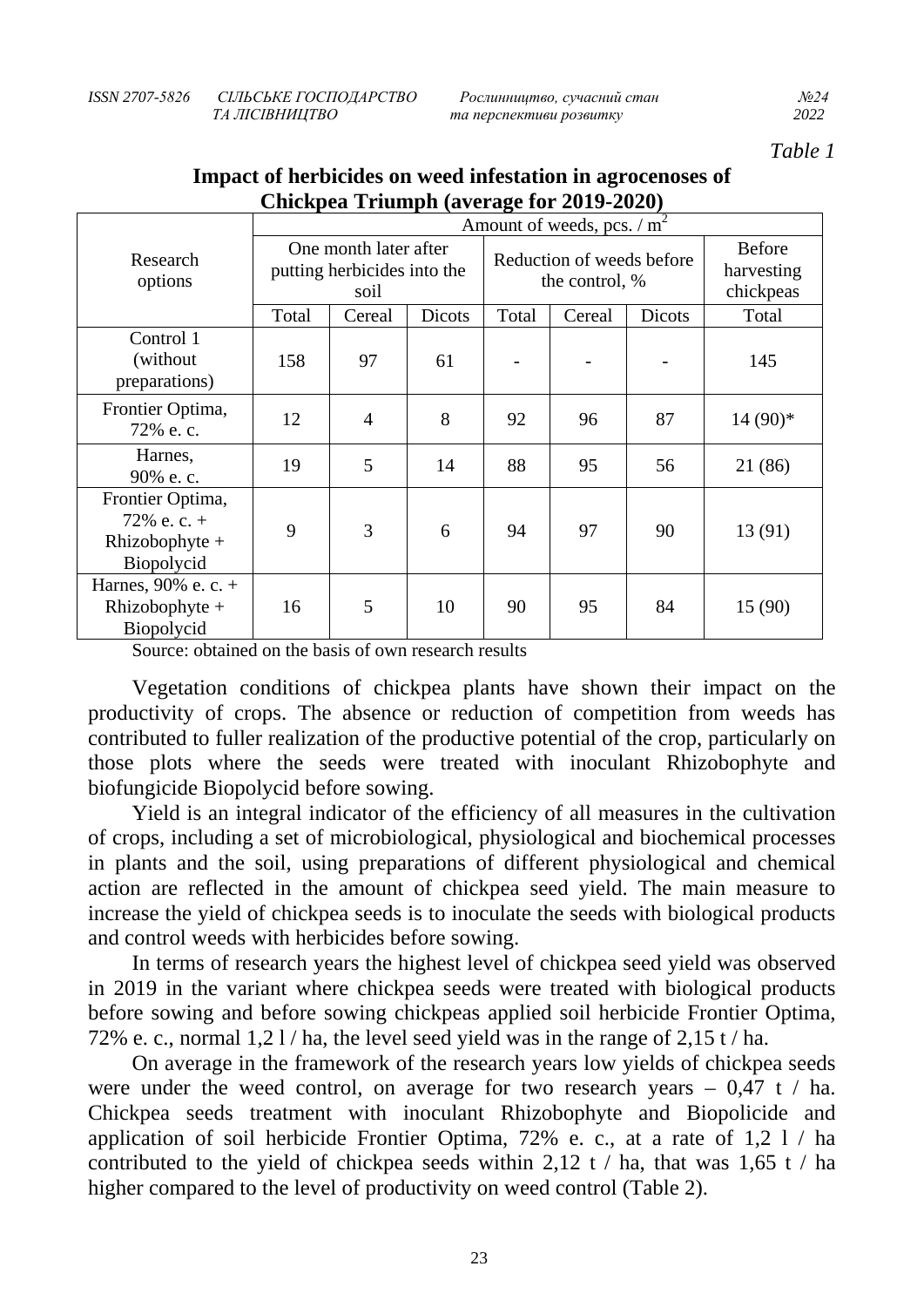*ТА ЛІСІВНИЦТВО та перспективи розвитку 2022*

*Table 2*

| If one exponent v to necessarily while procedurely v $\sim$ nm |                    |      |         |                                |      |  |
|----------------------------------------------------------------|--------------------|------|---------|--------------------------------|------|--|
| Application options                                            | Seed yield, t / ha |      |         | Increase before the<br>control |      |  |
|                                                                | 2019               | 2020 | середнє | t/ha                           | $\%$ |  |
| Control 1 (without preparations)                               | 0,51               | 0,43 | 0,47    | $\overline{\phantom{a}}$       |      |  |
| Frontier Optima, 72% e.c.                                      | 1,87               | 1,74 | 1,81    | $+1,34$                        | 285  |  |
| Harnes, 90% e. c.                                              | 1,66               | 1,62 | 1,64    | $+1,17$                        | 249  |  |
| Frontier Optima, 72% e. c. +<br>$Rhizobophyte + Biopolycid$    | 2,15               | 2,08 | 2,12    | $+1,65$                        | 351  |  |
| Harnes, $90\%$ e. c. + Rhizobophyte +<br>Biopolycid            | 2,08               | 2,02 | 2,05    | $+1,58$                        | 336  |  |
| $HIP_{05}$                                                     | 0,17               | 0.18 |         |                                |      |  |

# **Chickpea seeds Yield of depending from exposure to herbicides and biologicals, t / ha**

Source: obtained on the basis of own research results

Thus, one of the main measures to obtain high yields of chickpea seeds is inoculation and treatment of chickpea seeds with biofungicide before sowing and reliable protection of its crops from weeds.

**Conclusions and further research prospects.** Research results have proved that the chickpea yield is determined by the weediness level of its crops, as with a relatively short growing season chickpea plants are the most sensitive, because on the whole before the period of active growth they have a low potential for competitiveness. The use of soil herbicides and biologicals takes a significant place in the technology of growing chickpeas. Inoculation of chickpea seeds with Rhizobophyte at a rate of  $1 \frac{1}{t}$  t and biofungicide Biopolicide at a rate of 100 ml / t and application of soil herbicides Harnes 90% e. c., at a rate of 3.0 l / ha and Frontier Optima, 72% e. c., at a rate of 1,2 l / ha contribute to the weeds reductions to 90-91%, and the ability to obtain a yield of chickpea seeds at the level of 2,05-2,12 t / ha.

### **Список використаної літератури**

1. Бабич А. О. Методика проведення дослідів у кормовиробництві. За ред. Бабича А.О. Вінниця. 1996. 196 с.

2. Вавринович О.В., Качмар О.Й., Дубицький О.Л., Дубицька О.Л. Вплив сівозмінного фактора на гербологічний стан посівів зернових та зернобобових культур. *Захист і карантин рослин.* 2018. Вип. 64. С. 24–33.

3. Гутянський Р.А. Формування урожайності та вмісту білка в насінні нуту за дії гербіцидів в умовах східної частини Лісостепу України. *Корми і кормовиробництво*. 2015. Вип. 80. С. 84–87.

4.Задорожний В.С., Карасєвич В.В., Мовчан І.В., Колодій С.В. Шкідливість бур'янів та їх контролювання в посівах нуту в умовах Правобережного Лісостепу України. *Наукові праці Інституту біоенергетичних культур і цукрових бур'янів.* 2014. Вип. 20. С. 31–37.

5. Зуза В.С., Гутянський Р.А. Новий підхід до типів забур'яненості посівів. *Карантин і захист рослин*. 2018. № 3. С. 4–6.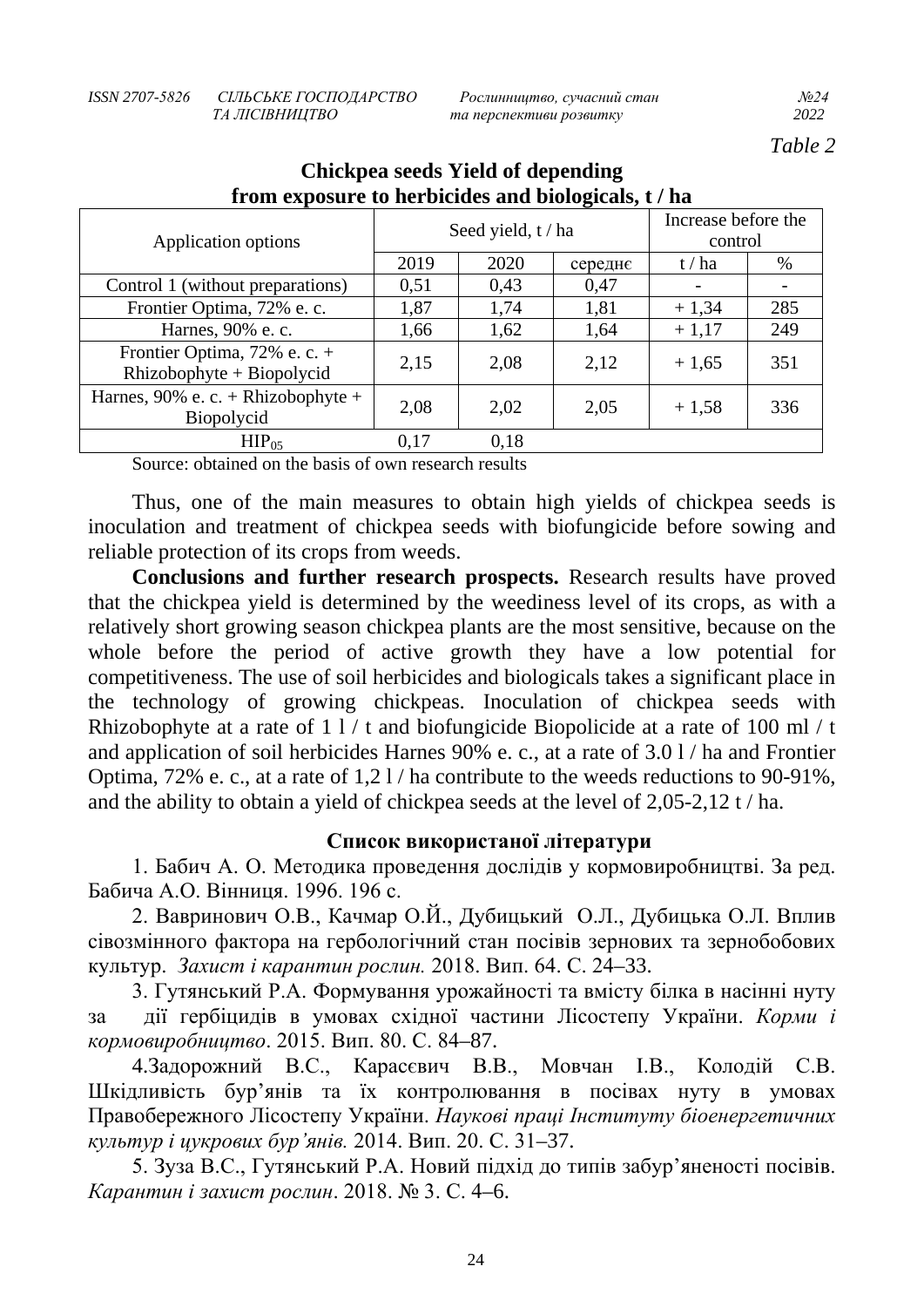6. Іващенко О.О. Сучасні проблеми гербології. *Вісник аграрної науки*. 2004. № 3. С. 27–29.

7.Курдюкова О.М., Тищук О.П. Зимуючі бур'яни та особливості удосконалення їх контролю в посівах. *Карантин і захист рослин.* 2018. № 4–5. С. 5–7.

8. Курдюкова О.М., Тищук О.П. Забур'яненість ґрунту насінням бур'янів та заходи її зменшення. Захист і карантин рослин. 2019. Вип. 65. С.100-110.

9. Манько Ю.П. Проблема потенційної забур'яненості ріллі та напрями її вирішення в землеробстві. Особливості забур'янення посівів і захист від бур'янів у сучасних умовах: матеріали 2-ї науково-теоретичної конференції гербологів, Київ, 1–2 березня 2000 р. Українська академія аграрних наук, Українське наукове товариство гербологів. Київ: Світ, 2000. С. 18–21.

10.Трибель С.О., Сігарьова Д.Д., Секун М.П. та ін. Методика випробування і застосування пестицидів. За ред. проф. С. О. Трибеля. К. Світ. 2001. 448 с.

11. Шевніков М.Я. Способи і норми висіву сої в умовах Лівобережного Лісостепу України. *Вісник Полтавської державної аграрної академі*ї. 2004. №3. С. 79–84.

12. Шевніков М.Я., Міленко О.Г. Міжвидова конкуренція та забур'яненість посівів сої залежно від моделі агрофітоценозу. *Вісник аграрної науки Причорномор'я*. 2015. Вип. 3. С.116–123.

13. Шкатула Ю.М. Вплив гербіцидів та стимуляторів росту на забур'яненість та біометричні показники рослин квасолі. *Сільське господарство та лісівництво*. 2019. Вип.12. С. 205–213.

14. Шкатула Ю.М., Вотик В.О. Шляхи підвищення врожайності насіння нуту. *Сільське господарство та лісівництво*. 2020. Вип.17. С.195–208.

## **Список використаної літератури у транслітерації / References**

1. Babych A.A. (1996). Research methods in feed production. [*Research methods in feed production*]. Vinnytsia. [in Ukrainian].

2. Vavrynovych O.V., Kachmar O.Y., Dubytskyi O.L., Dubytska O.L. (2018). Impact of crop rotation factor on the herbological condition of grain and legume crops. [*Impact of crop rotation factor on the herbological condition of grain and legume crops*]. *Zakhyst i karantyn roslyn* − *Plant protection and quarantine*. Issue 64. [in Ukrainian].

3.Hutianskyi R.A. (2015). Formation of the yield and protein content in chickpea seeds under the action of herbicides in the eastern part of the Forest-Steppe of Ukraine. [*Formation of the yield and protein content in chickpea seeds under the action of herbicides in the eastern part of the Forest-Steppe of Ukraine*]. *Kormy i kormovyrobnytstvo − Feed and feed production.* Issue. 80. [in Ukrainian].

4. Zadorozhnyi V.S., Karasevych V.V., Movchan I.V., Kolodiy S.V. (2014). Harmfulness of weeds and their control while sowing chickpea crops under the conditions of the Right-Bank Forest-Steppe of Ukraine. [*Harmfulness of weeds and*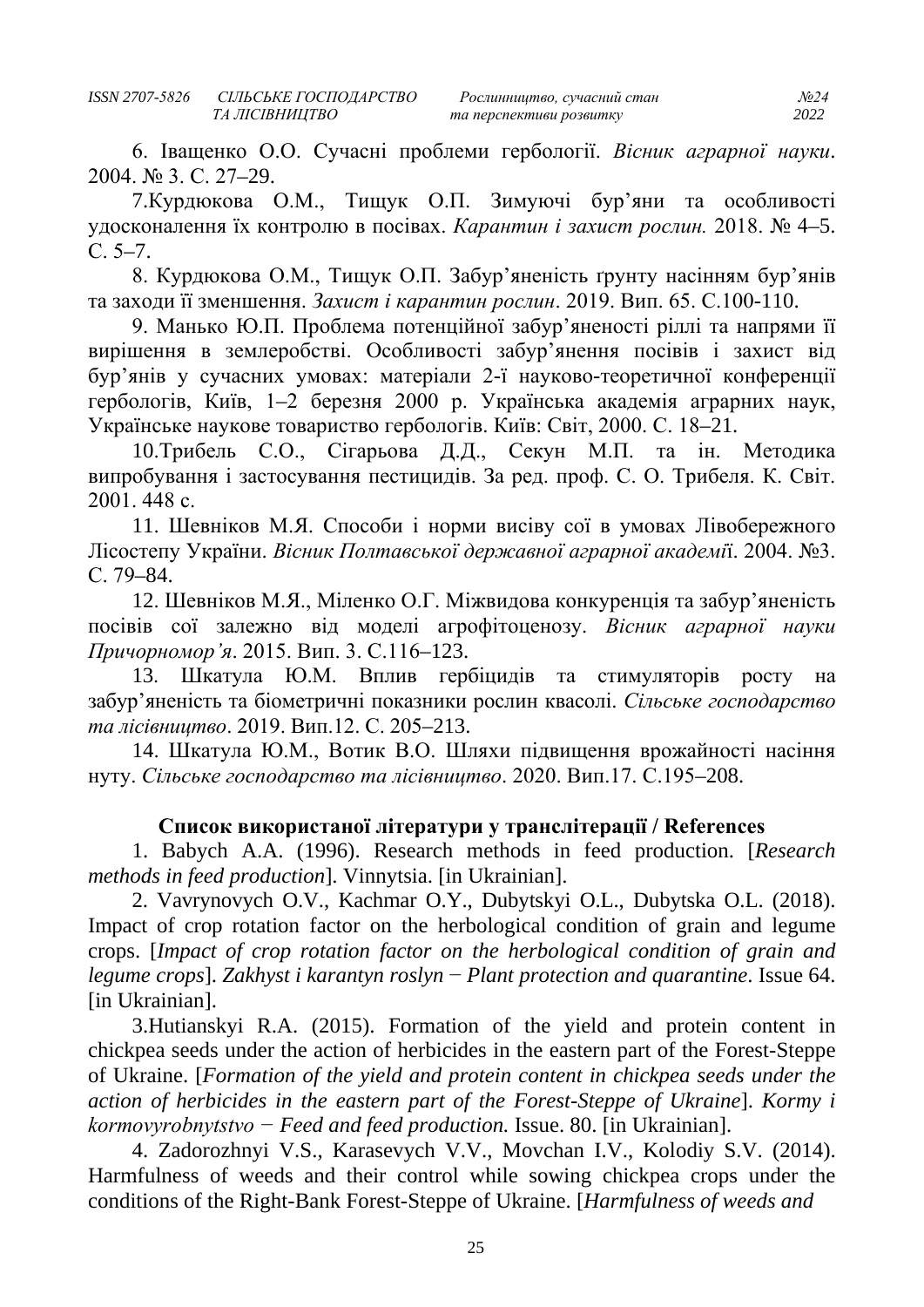*та перспективи розвитку* 

*their control while sowing chickpea crops under the conditions of the Right-Bank Forest-Steppe of Ukraine*]. *Naukovi pratsi Instytutu bioenerhetychnykh kultur i tsukrovykh burianiv − Scientific works of the Institute of Bioenergy Crops and Sugar Weeds. Issue 20.* [in Ukrainian].

5. Zuza V.S., Hutyanskyi R.A. (2018). A new approach to weed types of crops. [*A new approach to weed types of crops*]. *Karantyn i zakhyst roslyn* − *Quarantine and plant protection*. № 3. [in Ukrainian].

6. Ivashchenko O.O. (2004). Modern issues of herbology. [*Modern issues of herbology* ]. *Visnyk ahrarnoi nauky − Bulletin of Agricultural Science*. № 3. [in Ukrainian].

7. Kurdiukova O. M., Tyschuk O. P. (2018). Wintering weeds and peculiarities of improving their control in crops. [*Wintering weeds and peculiarities of improving their control in crops*]. *Karantyn i zakhyst roslyn* − *Quarantine and plant protection.* № 4–5. [in Ukrainian].

8. Kurdiukova O. M., Tyschuk O. P. (2019). Weed infestation with weed seeds and measures to reduce it. [*Weed infestation with weed seeds and measures to reduce it*]. *Zakhyst i karantyn roslyn* − *Plant protection and quarantine.* Issue. 65. [in Ukrainian].

9. Manko Yu. P. (2000). The problem of potential weediness of arable land and directions of its solution in agriculture. Peculiarities of crop weeding and protection against weeds in modern conditions: materials of the 2nd scientific-theoretical conference of herbologists. [*The problem of potential weediness of arable land and directions of its solution in agriculture*]. Kyiv, March 1-2, 2000. Ukrainian Academy of Agrarian Sciences, Ukrainian Scientific Society of Herbologists. Kyiv: Svit. [in Ukrainian].

10. Trybel S. O., Sigareva D. D., Sekun M. P. (2001) and others. Methods of testing and application of pesticides. [*Methods of testing and application of pesticides*]. Chief Editor prof. S. O. Tribel. K. World. [in Ukrainian].

11. Shevnikov M. Ya. (2004). Methods and norms of soybean sowing in the conditions of the Left-Bank Forest-Steppe of Ukraine. [*Methods and norms of soybean sowing in the conditions of the Left-Bank Forest-Steppe of Ukraine*]. *Visnyk Poltavskoi derzhavnoi ahrarnoi akademii − Bulletin of the Poltava State Agrarian Academy.* №3. [in Ukrainian].

12. Shevnikov M. Ya., Milenko O. G. (2015). Interspecific competition and weed infestation depending on the agrophytocenosis model. [*Interspecific competition and weed infestation depending on the agrophytocenosis model*]. *Visnyk ahrarnoi nauky Prychornomoria − Bulletin of Agrarian Science of the Black Sea* Region. Issue. 3. [in Ukrainian].

13. Shkatula Yu.M. (2019). Influence of herbicides and growth stimulants on weed infestation and biometrics of bean plants. [*Influence of herbicides and growth stimulants on weed infestation and biometrics of bean plants*]. *Silske hospodarstvo ta lisivnytstvo − Agriculture and forestry.* Issue.12. [in Ukrainian].